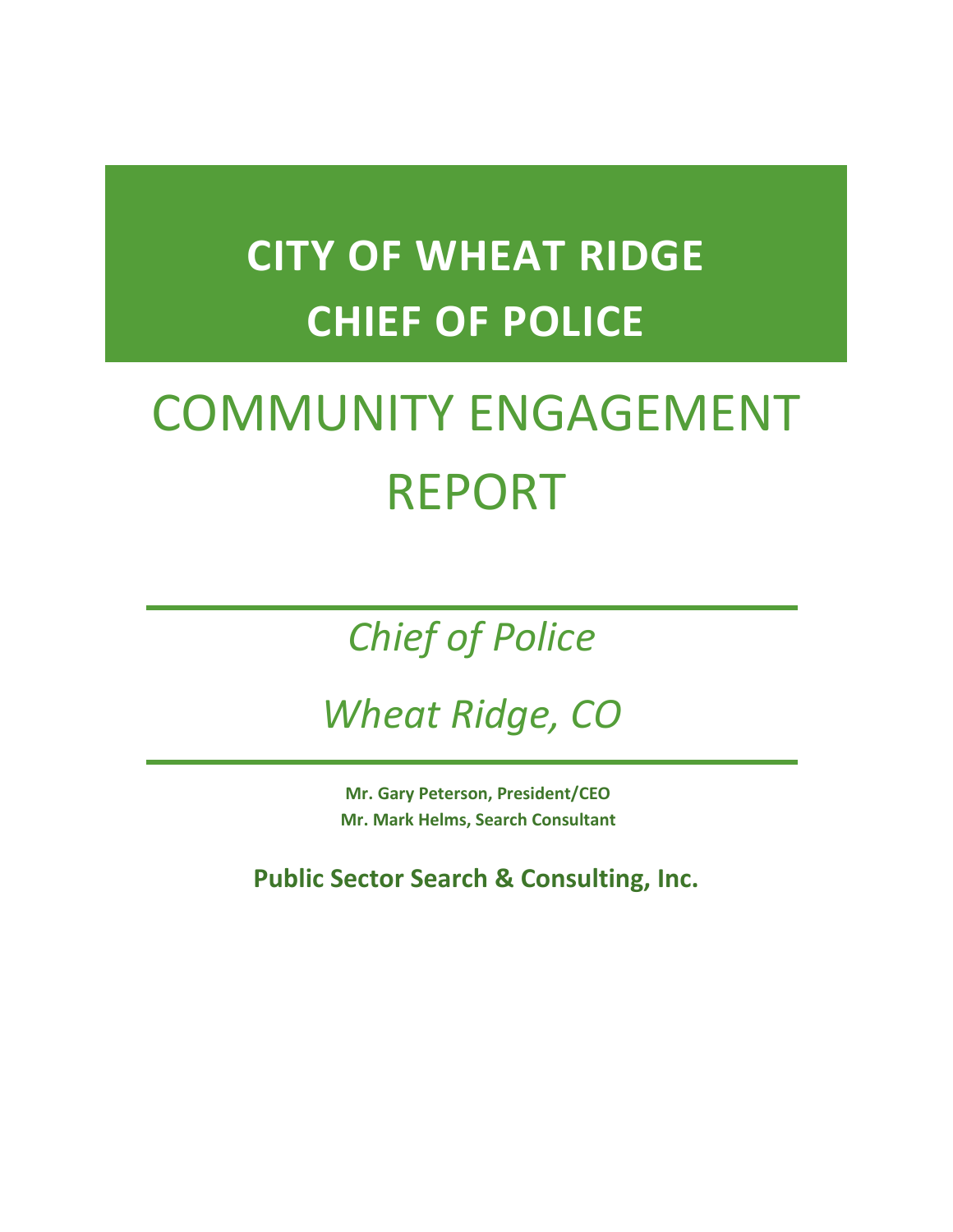## INTRODUCTION

Stakeholder and community meetings were held in the City of Wheat Ridge to gather information from residents and partners concerning their thoughts about what qualities are important in the next Police Chief. Additionally, Public Sector Search & Consulting (PSSC) hosted online surveys to gather input from community members. The input will help inform the City Manager with respect to the selection of the next Chief of Police.

## **COMMUNITY SURVEY RESULTS**

#### **INFORMATION ABOUT SURVEY REPONDENTS**

**A total of 148 community members** participated in the online Community Survey. Most respondents (87.67%) indicated they were a resident of Wheat Ridge. See Table - Q1. With respect to length of time living in Wheat Ridge, the survey respondents were a cross-section of the community. The overwhelming majority of respondents have lived in Wheat Ridge for more than ten years.

#### Q1. ARE YOU A RESIDENT OF WHEAT RIDGE?

- 87.67% YES
- 12.33% NO

#### Q2. HOW LONG HAVE YOU LIVED IN THE CITY OF WHEAT RIDGE?

|           | N/A               | 10.81% | $N = 16$ |
|-----------|-------------------|--------|----------|
|           | Less than 3 years | 6.76%  | $N=10$   |
|           | 3-5 years         | 13.51% | $N=20$   |
|           | 6-10 years        | 10.14% | $N = 15$ |
|           | 11-15 years       | 10.81% | $N = 16$ |
| $\bullet$ | 16-20 years       | 12.16% | $N = 18$ |
|           | $21-25$ years     | 15.54% | $N=23$   |
|           | 26 years or more  | 20.95% | $N = 31$ |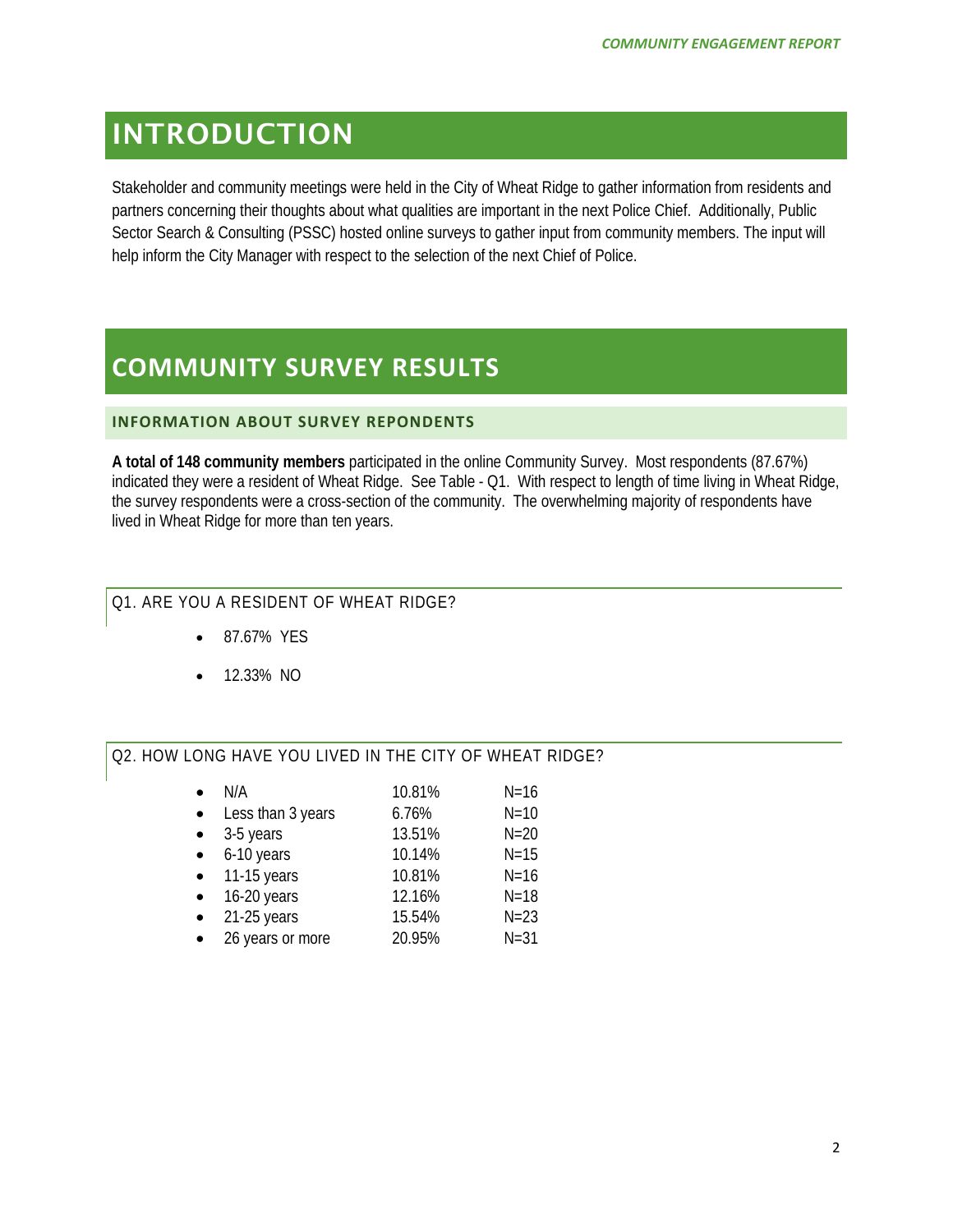Q3. IN YOUR OPINION, HOW SAFE IS WHEAT RIDGE COMPARED TO NEARBY COMMUNITIES?

| <b>Choices</b> | Percentage | <b>Number</b> |
|----------------|------------|---------------|
| Safer          | 29.73%     | 44            |
| About the Same | 52.03%     | 77            |
| Less safe      | 14.86%     | 22            |
| Don't know     | 2.03%      |               |

The survey participants were asked for their perception of how safe Wheat Ridge is compared to nearby communities. The majority of the respondents (81.76%) believe that Wheat Ridge is either safer or about as safe as nearby communities, while only 14.86% feel the city is less safe than neighboring communities.

Q4. WHAT PERSONAL QUALITIES DO YOU THINK ARE MOST IMPORTANT FOR THE LEADER OF THE WHEAT RIDGE POLICE DEPARTMENT? PLEASE RANK THE THREE MOST IMPORTANT QUALITIES. (RANK YOUR TOP 3 WITH 1 BEING THE MOST IMPORTANT).

**Most Important Personal Qualities to the Community Survey Participants**

- 1. Record of reducing crime and making neighborhoods safer
- 2. Strong record of commitment to community-led, problem-solving policing
- 3. Demonstrated ability to build trust and confidence with people across diverse communities in a mid-sized or large city
- 4. Strong advocate for openness and transparency

The respondents ranked personal qualities for the new chief in order of importance. Crime reduction and making neighborhoods safer was the highest-rated issue. The responses suggest the need for a thoughtful and transparent chief who has experience implementing crime reduction strategies, who is committed to community engagement, and has experience working with a diverse community.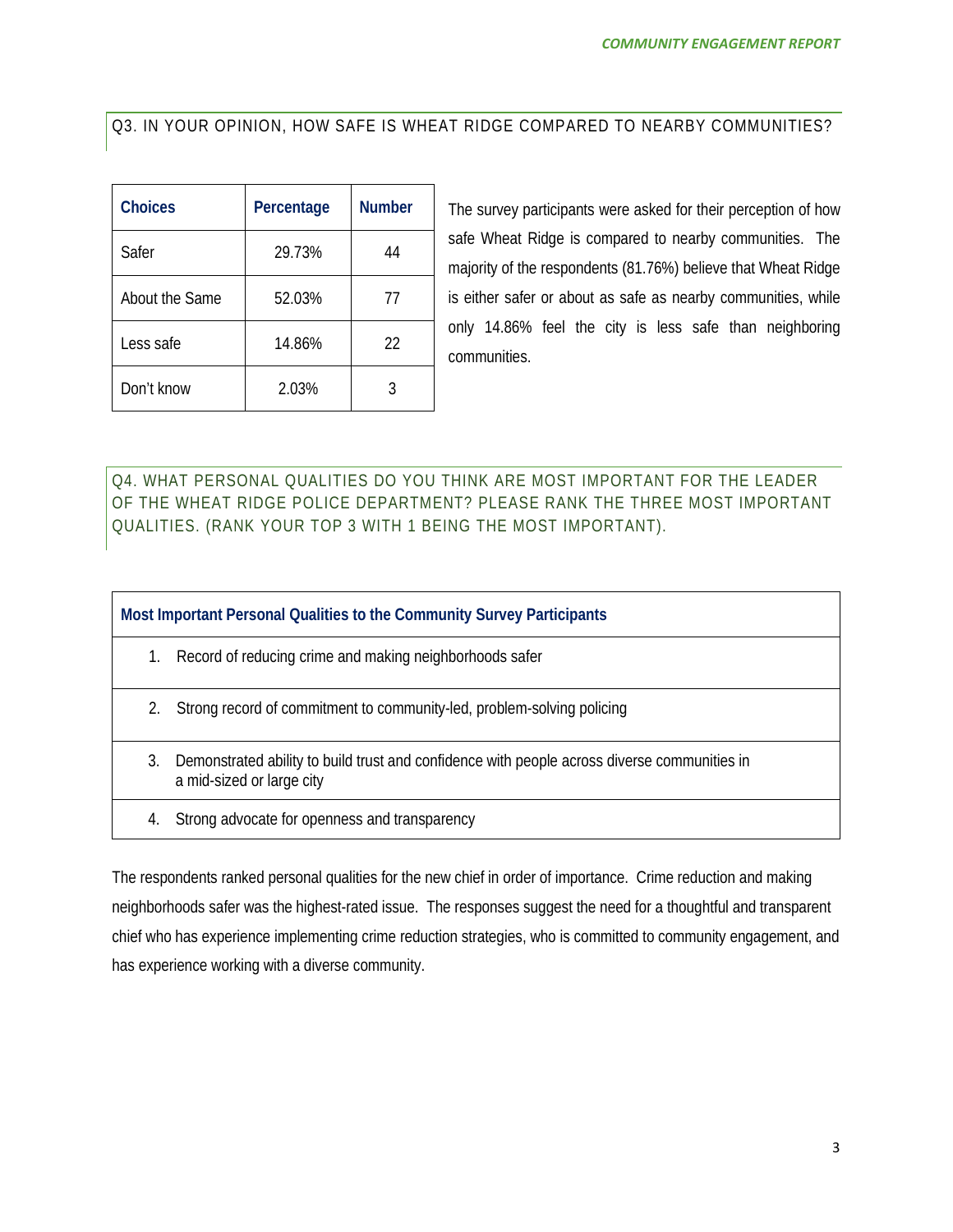#### Q5. WHAT SHOULD BE THE TOP PRIORITES OF THE WHEAT RIDGE POLICE DEPARTMENT FOR THE NEXT THREE TO FIVE YEARS?

Many participants used the word "community", "safe" and "neighborhoods" in their comments, stressing the need for crime reduction, transparency and dealing with issues around the homeless. Other comments relate to the need for better community relations and more engagement:

- Build trust and community between disparate communities
- Continue to bring ethnic diversity through hiring processes
- Crime prevention and awareness
- Continue to ensure best practices in policing and engage the community, particularly communities of color.
- Create a clear and transparent plan of action where the growth in the transit population is concerned; continue working towards a trusting bond with the community; and continue with community outreach programs that support connections
- I-70 and Kipling
- Safe Neighborhoods

The word cloud captures the complete responses. The larger words represent the most frequent responses.

**people** feels **residents** Providing **police officers** high crime increasing changes address also enforcement school homeless problem strong parks reduce cars **traffic** Recruiting drug proactive Continue Clean **WOTKING** Crime prevention **training** community involvement Wheat Ridge police department Officers quality Safe Building trust neighborhoods ensure muni  $V_{\text{drug}}$ use police come crime traffic enforcement **keep** streets **City** homeless people Safety Transparency area community <u>outreach better need issues low Reduce</u> **crime** connections **Building** need deal Homelessness diversity make understanding citizens around patrolling code enforcement problem visible Public safety crime reduction growth police force population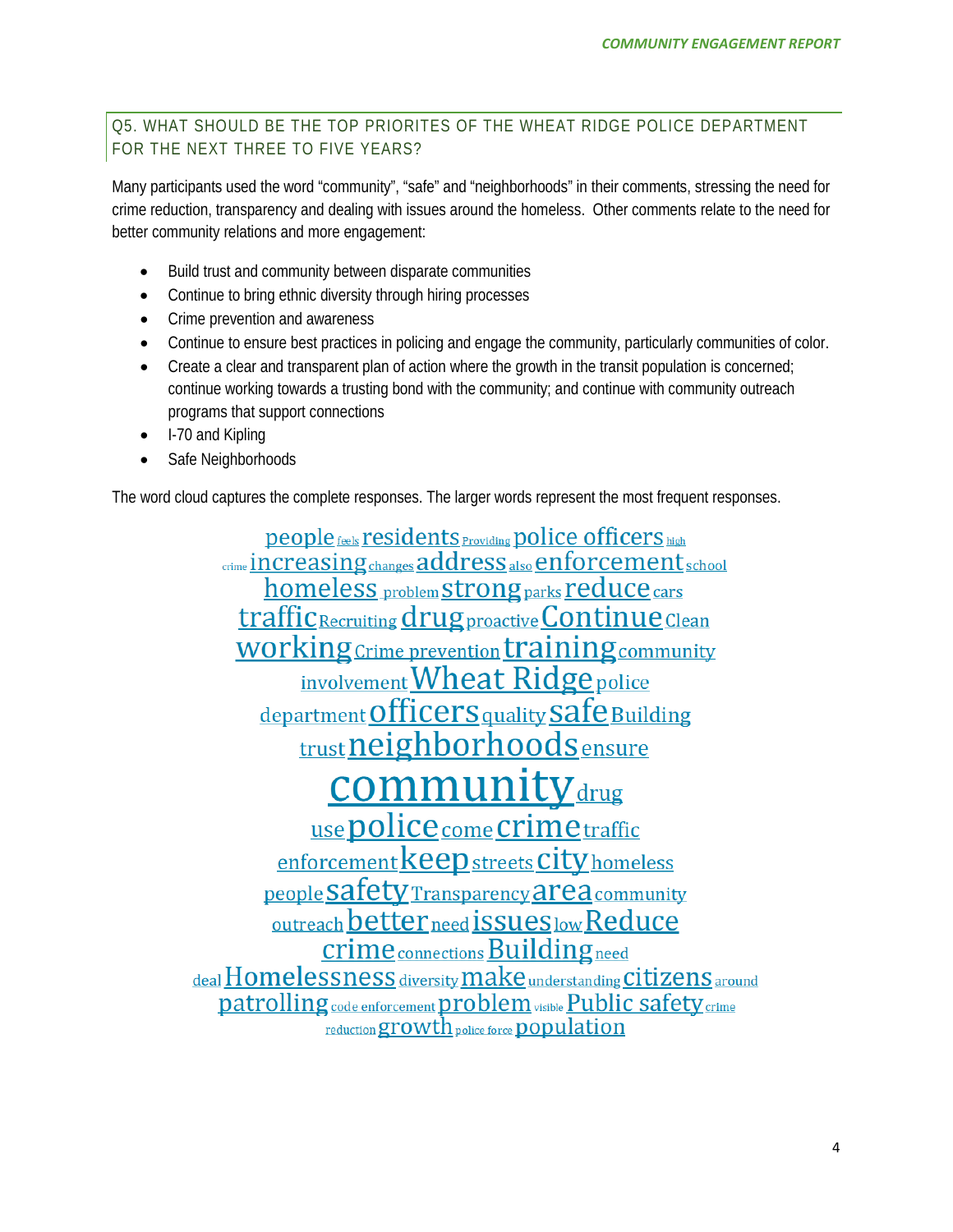6. PLEASE REVIEW THE FOLLOWING LIST OF DESIRED CAREER EXPERIENCE, AND RANK THEM IN THE ORDER OF IMPORTANCE FOR THE NEXT CHIEF OF POLICE (RANK YOUR TOP FIVE (5) WITH ONE (1) BEING THE MOST IMPORTANT.)

| Top 5 in Order of importance to the Survey Participants           |  |  |  |
|-------------------------------------------------------------------|--|--|--|
| 1. Track record of reducing crime                                 |  |  |  |
| 2. Experience collaborating with other jurisdictions and agencies |  |  |  |
| Record of positive community relations<br>3.                      |  |  |  |
| Track record of success managing change<br>4.                     |  |  |  |
| Experience in police accountability<br>5.                         |  |  |  |

The top five desired career experiences for the new chief in order of importance are ranked above. The responses suggest the need for a thoughtful chief who has experience that includes: crime reduction strategies, a proven track record of successful collaborations, experience in community relations, change management, and police accountability.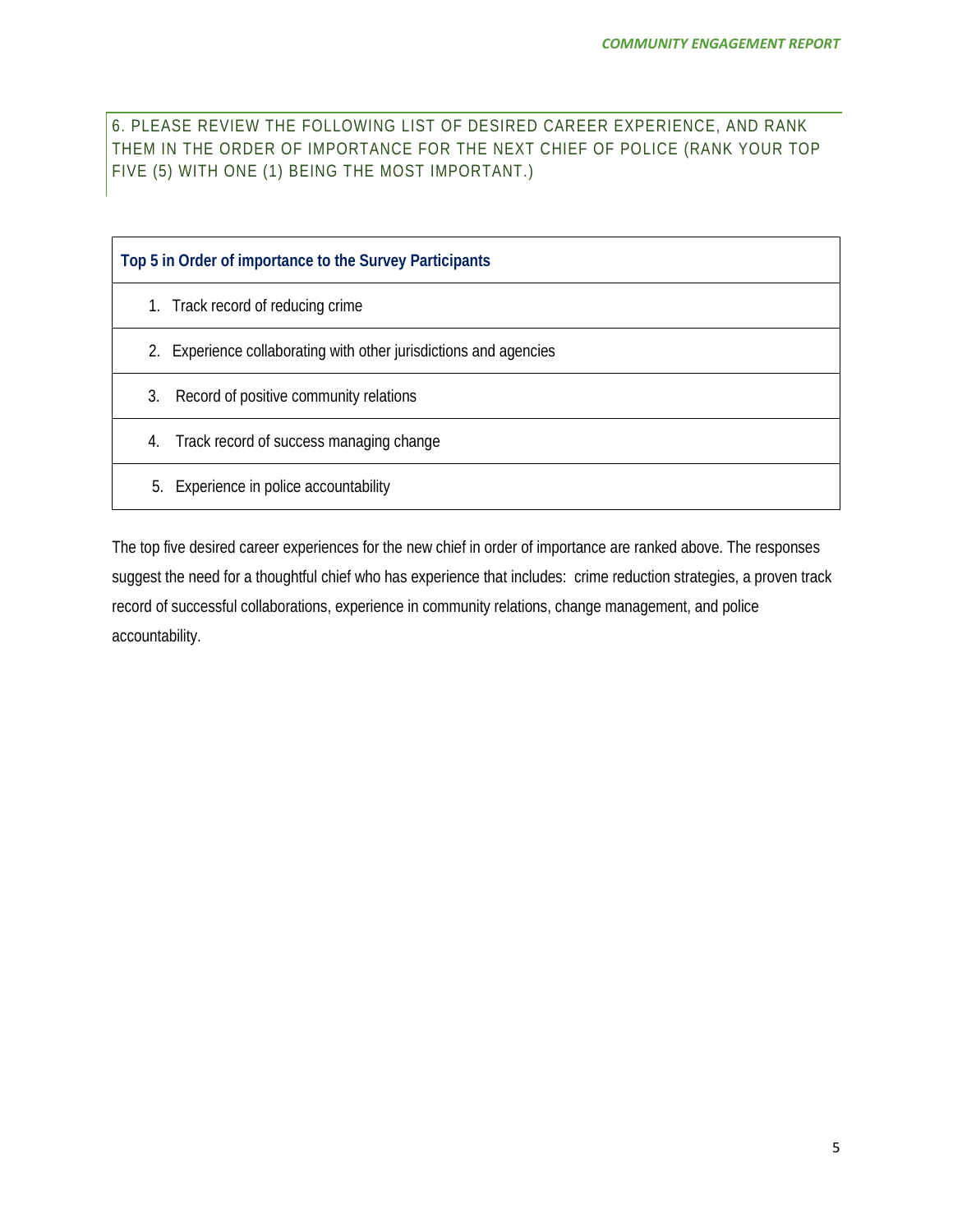#### Q7. WHAT CHANGES DO YOU HOPE THE NEW LEADER WILL BRING TO THE POLICE DEPARTMENT?

Several community members suggested the need to improve communication and interaction between police officers and the community. Deeper community outreach and responsiveness to crime is also something that is desired. Respondents recognize that police officers cannot fix everything themselves and therefore must improve community collaboration. The most concrete examples included issues with homeless and raising community awareness and participation when it comes to concerns specific to their neighborhoods.

The community also acknowledged the department needs strong leadership, training and improved communication. The word cloud illustrates the top responses.

**new** neighborhood needing relations make input Chief crime <u>reduction</u> department<sub>strong</sub> continue community <u>outreach City leader Better accountability Officers</u> <u>training COMMUNİty police officers Change code</u> enforcement **police** current **Citizens** understanding <u>homeless former Chief Crime Reduce crime police</u> department residents Safety communication Increased work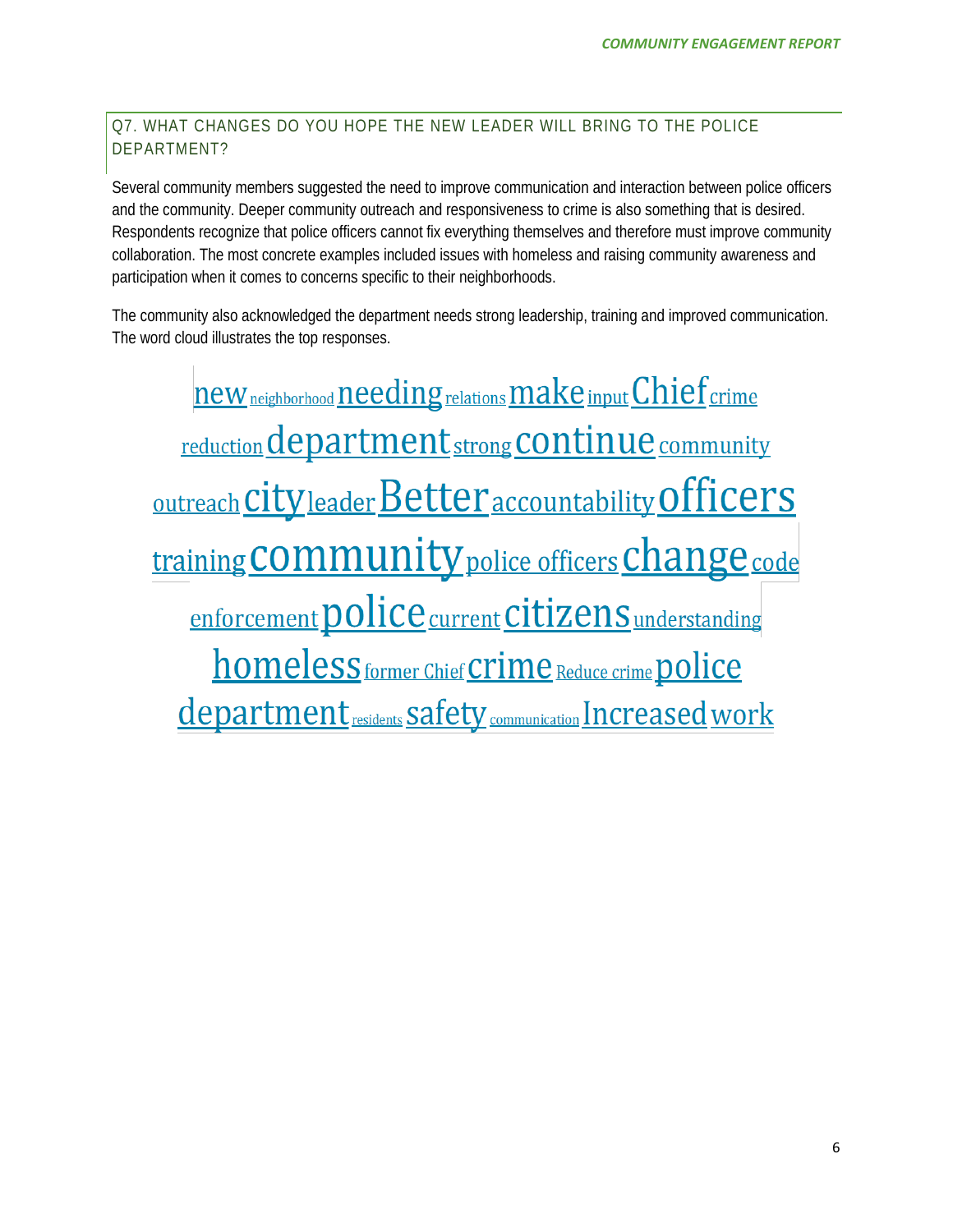Q8. IS THERE ANYTHING ELSE YOU CAN THINK OF THAT THE CITY MANAGER SHOULD CONSIDER WHEN SELECTING THE NEXT POLICE CHIEF?

The word "community" was the most common word used when discussing other things the City Manager should consider when appointing the next chief of police. Some respondents hope the feedback of the rank and file is equally considered. Other selected comments are as follows:

- A good fit for the city
- There are a lot of new officers joining WRPD and the new chief needs to be able to create and sustain a positive culture with high integrity, transparency, and positive relationships with the community.
- More interested in a person who has proven abilities in building relationships with internal and external stakeholders along with an eye for meaningful growth rather than a resume with boxes checked
- It shouldn't be about number of years in the field, but rather integrity, ideas and proven collaboration

The word cloud illustrates the most frequent responses with phrases that include "community, ability, experience."

<u>Citizens face people Track</u> <u>record Chief skills City agencies Someone needs WOrk proven</u> <u>police department COMMUNity new ability</u> Transparency Will chief police **experience** large good must Look Ability Work **positive** culture **person**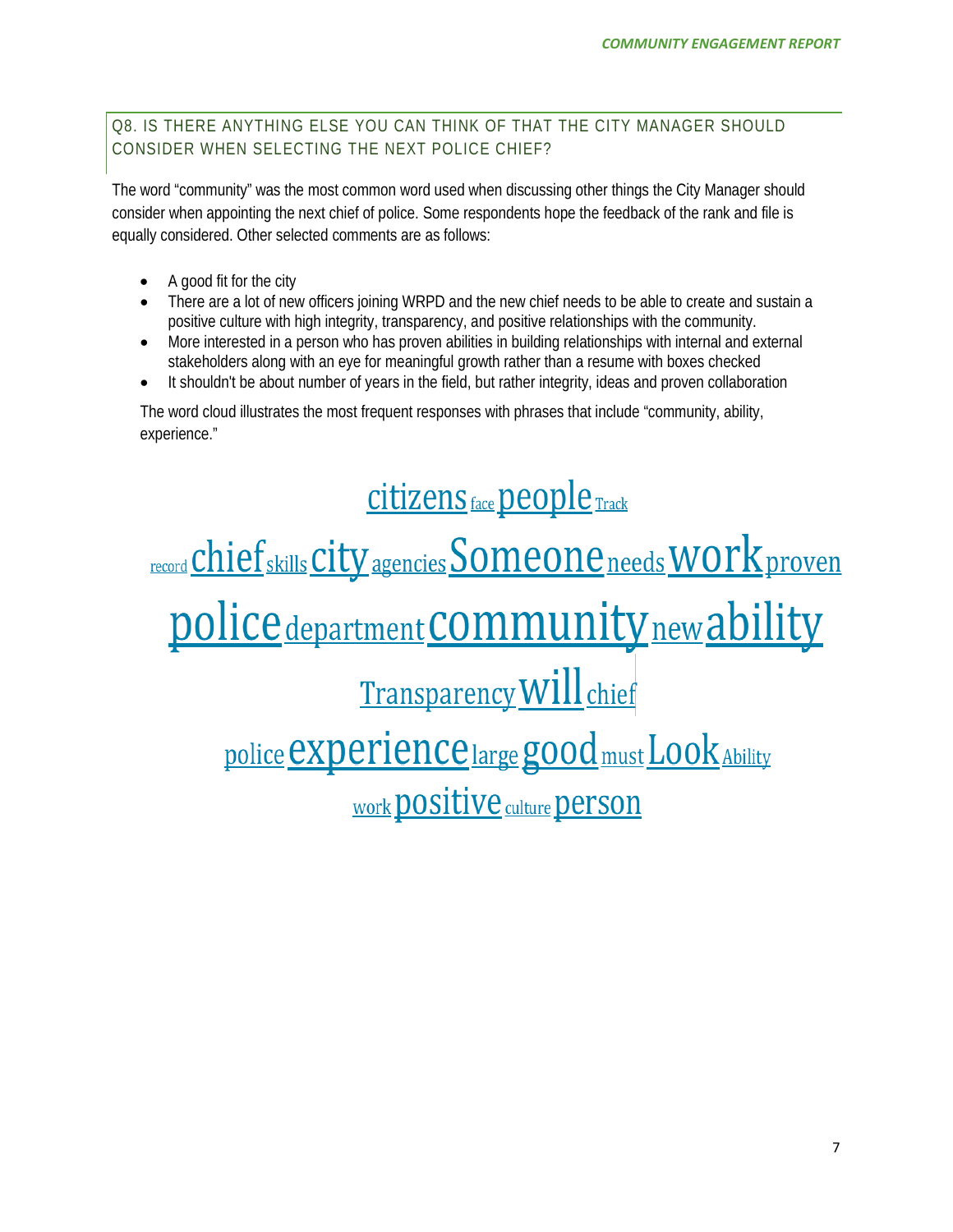#### COMMUNITY INPUT MEETINGS

Mr. Gary Peterson and Mr. Mark Helms, both retired police chiefs and consultants working for Public Sector Search & Consulting, Inc., facilitated two community discussions. While the meetings were well publicized by City staff, approximately 10 community members attended the two meetings. The community input sessions were streamed on Facebook Live. The meetings were informal to foster open communication about the status of policing in Wheat Ridge, the desired personal characteristics and performance outcomes for the next police chief.

#### **COMMUNITY INPUT QUESTIONS**

We started the community conversations by asking four open-ended questions. We acknowledged the responses and moved to the next question after all participants had an opportunity to be heard. The four questions are listed below:

1. What personal qualities do you think are most important for the leader of the Wheat Ridge Police Department?

- 2. What changes do you hope the leader will bring to the department?
- 3. What should be the top priority for the leader of the Wheat Ridge Police Department?
- 4. What other things do you want the City Manager to consider?

#### **DESIRED QUALITIES FOR THE NEXT POLICE CHIEF**

**HONESTY AND INTEGRITY -** The community desires a Police Chief of impeccable character

- A person with a high level of integrity
- A person who leads by example
- A leader with strong community values and the ability to build trust in the community

**ENGAGEMENT -** Community members want a Police Chief who is engaged with the Wheat Ridge community and the Police Department

- The Chief should Introduce new strategies for reducing crime
- Have the ability to work successfully in a diverse community
- A team player who collaborates with community stakeholders and regional law enforcement agencies
- Addresses staff needs and helps develop employees for the future

**TRANSPARENCY - t**he community desires a leader who is an open and engaging communicator

**FOCUS ON COMMUNITY POLICING-** The next leader should be committed to community policing and understand the complexities of a small city situated in a large metropolitan area.